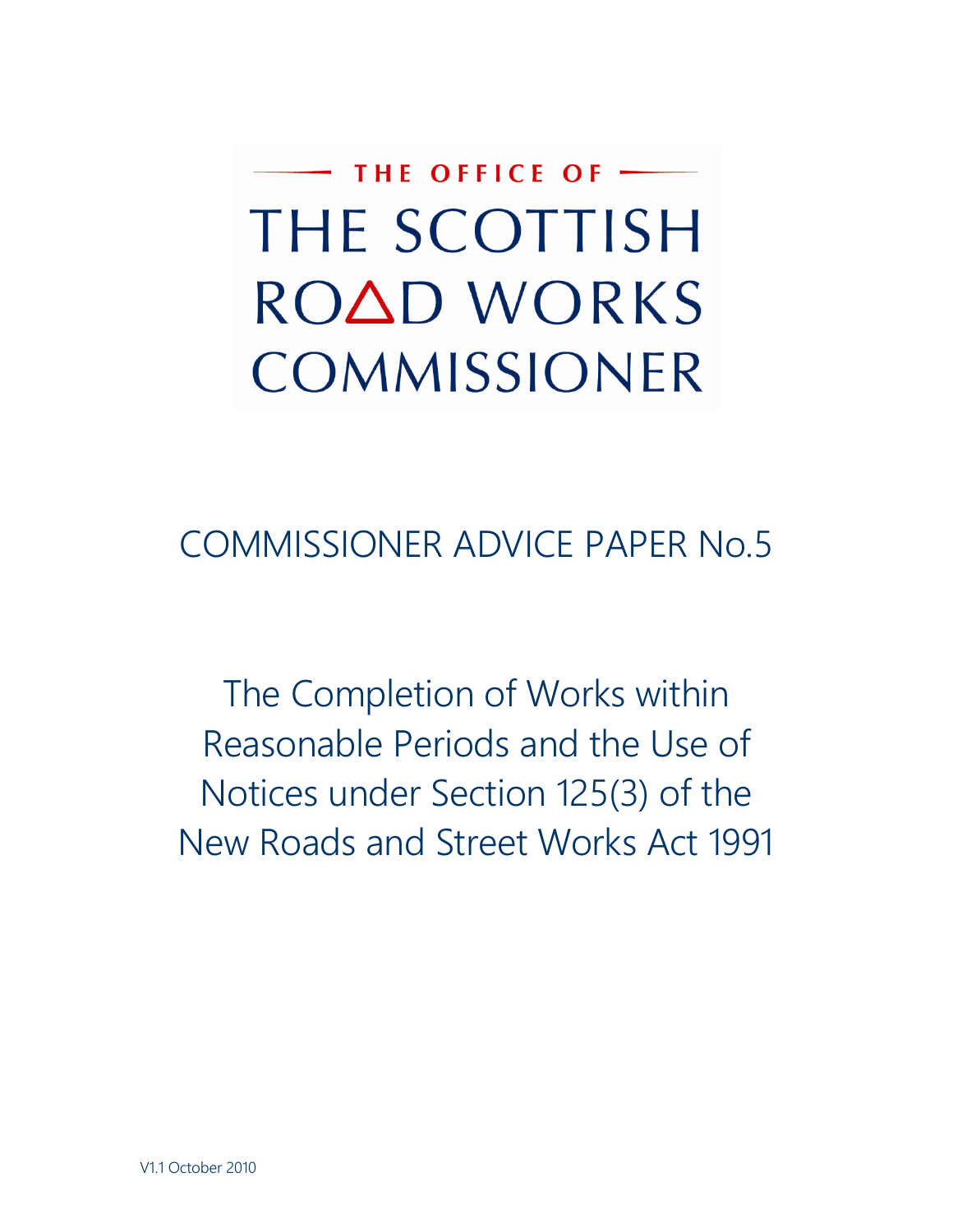## Version History

| Version | Date             | <b>Notes</b>                                                                                              |
|---------|------------------|-----------------------------------------------------------------------------------------------------------|
|         |                  |                                                                                                           |
| 1.00    | <b>July 2010</b> |                                                                                                           |
| 1.1     | October 2010     | Addition of paragraph 9 which brings the advice into<br>line with the Code of Practice for Co-ordination. |
|         |                  |                                                                                                           |
|         |                  |                                                                                                           |

New Text in version 1.1 Shown thus – Mary had a little lamb.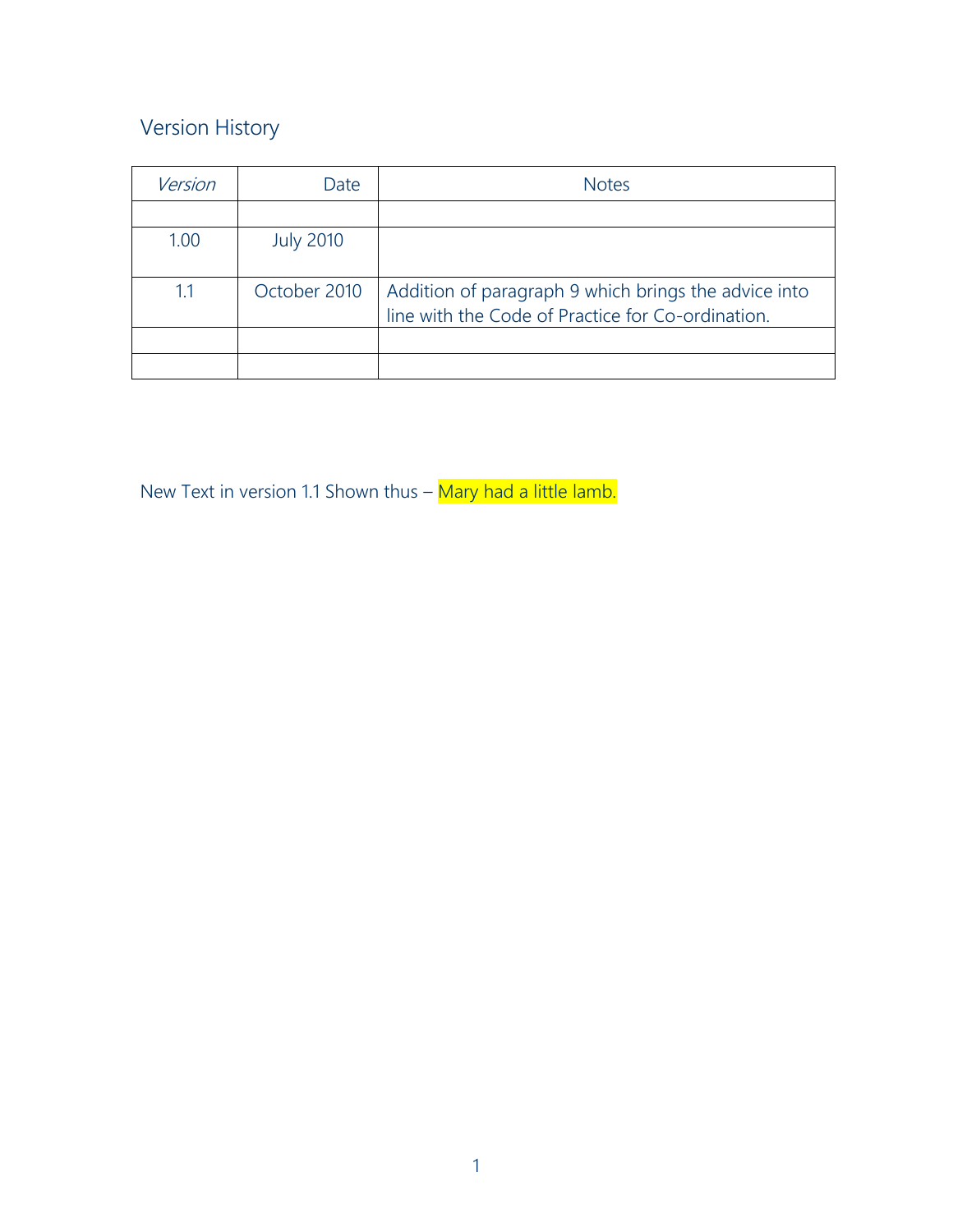## THE COMPLETION OF WORKS WITHIN REASONABLE PERIODS AND THE USE OF NOTICES UNDER SECTION 125 OF THE NEW ROADS AND STREET WORKS ACT 1991

- 1. One of the issues which gives the greatest cause for complaint from the public is when an excavation is undertaken to open a road and then work ceases for a significant period.
- 2. Section 125 of the Act states:

"125. Avoidance of unnecessary delay or obstruction.

(1) An undertaker executing road works which involve- (a) breaking up or opening the road, or any sewer, drain or tunnel under it, or

(b) tunnelling or boring under the road,

shall carry on and complete the works with all such dispatch as is reasonably practicable.

(2) An undertaker who fails to do so commits an offence and is liable on summary conviction to a fine not exceeding level 5 on the standard scale.

(3) Where an undertaker executing any road works creates an obstruction in a road to a greater extent or for a longer period than is reasonably necessary, the road works authority may by notice require him to take such reasonable steps as are specified in the notice to mitigate or discontinue the obstruction.

(4) If the undertaker fails to comply with such a notice within 24 hours of receiving it, or such longer period as the authority may specify, the authority may take the necessary steps and recover from him the costs reasonably incurred by them in doing so."

- 3. The purpose of this paper is to remind:
	- road works authorities that there is a facility within the Scottish Road Works Register to issue section 125(3) notices in appropriate circumstances; and
	- anyone undertaking works in roads of the need to complete their works within reasonable periods.
- 4. Given that an undertaker which fails to complete road works with such dispatch as is reasonably practicable commits an offence, the Commissioner would expect undertakers to ensure that before commencing road works, that they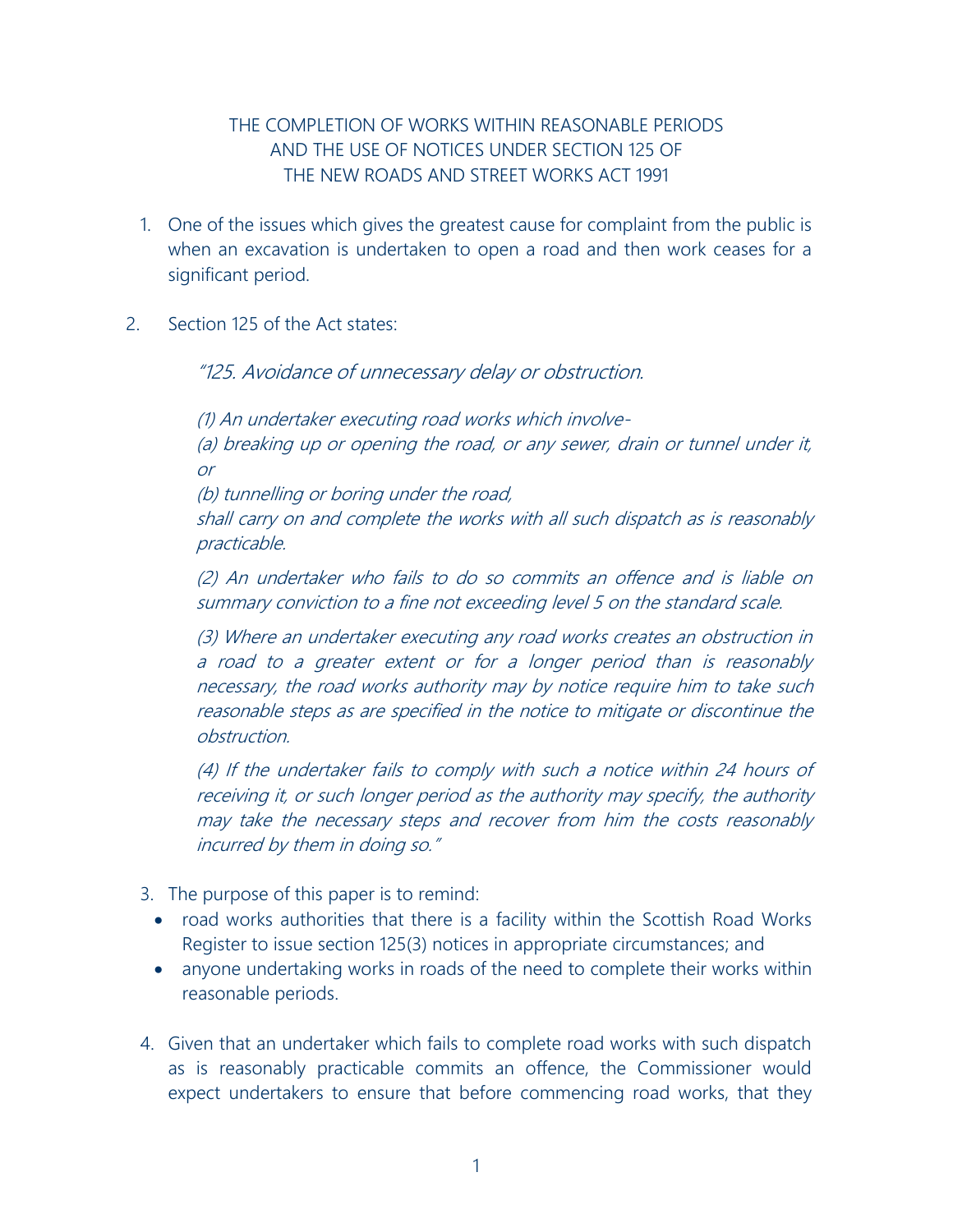have the necessary resources in place to allow them carry on and complete the works with all such dispatch as is reasonably practicable.

- 5. Where an undertaker has commenced road works and then discovers that it cannot carry on and complete the works with all such dispatch as is reasonably practicable, it should backfill and reinstate the excavation and return when it is in a position to carry on and complete the works. This is particularly important on traffic sensitive roads where the impacts on road users could be significant.
- 6. It should be noted that the advice at 4 and 5 above is equally applicable to roads works authorities.
- 7. Interrogation of Indicators 13 and 17E would suggest that the power to issue section 125(3) notice is not often used by road works authorities. In the last 12 month in Scotland 265 section 125(3) notices were issued by road works authorities. Of these, 177 (67%) were issued by a single council. The remainder were issued by 14 other councils only 4 of which were in double figures.
- 8. Discussions with road works authorities would suggest that many do not issue section 125 notices because they do not believe that there is a suitable sanction against undertakers which offend. Although the Act does contain sanctions, the perception is that Procurators Fiscal are generally unwilling to pursue offences under Section 125(2). Also road works authorities appear reluctant to use their powers under Section 125(4) to "…take the necessary steps.." because of the administrative burden of taking such action and then recovering their costs.
- 9. Where an undertaker is co-operating with the road works authority in their coordination duties, progress of road works should be discussed and agreed in such a way that unavoidable obstructions and delays are accommodated without the need for notices under section 125 of the 1991 Act. Notices should therefore only be issued in circumstances where co-operation is not forthcoming and excessive obstructions or delays occur without adequate explanation by the undertaker.
- 10. The Commissioner will keep under review the number of section 125(3) notices issued to individual undertakers. Undertakers consistently receiving high numbers of section 125(3) notices could be considered to be failing in their duty to co-operate under section 119 of the Act.

John Gooday